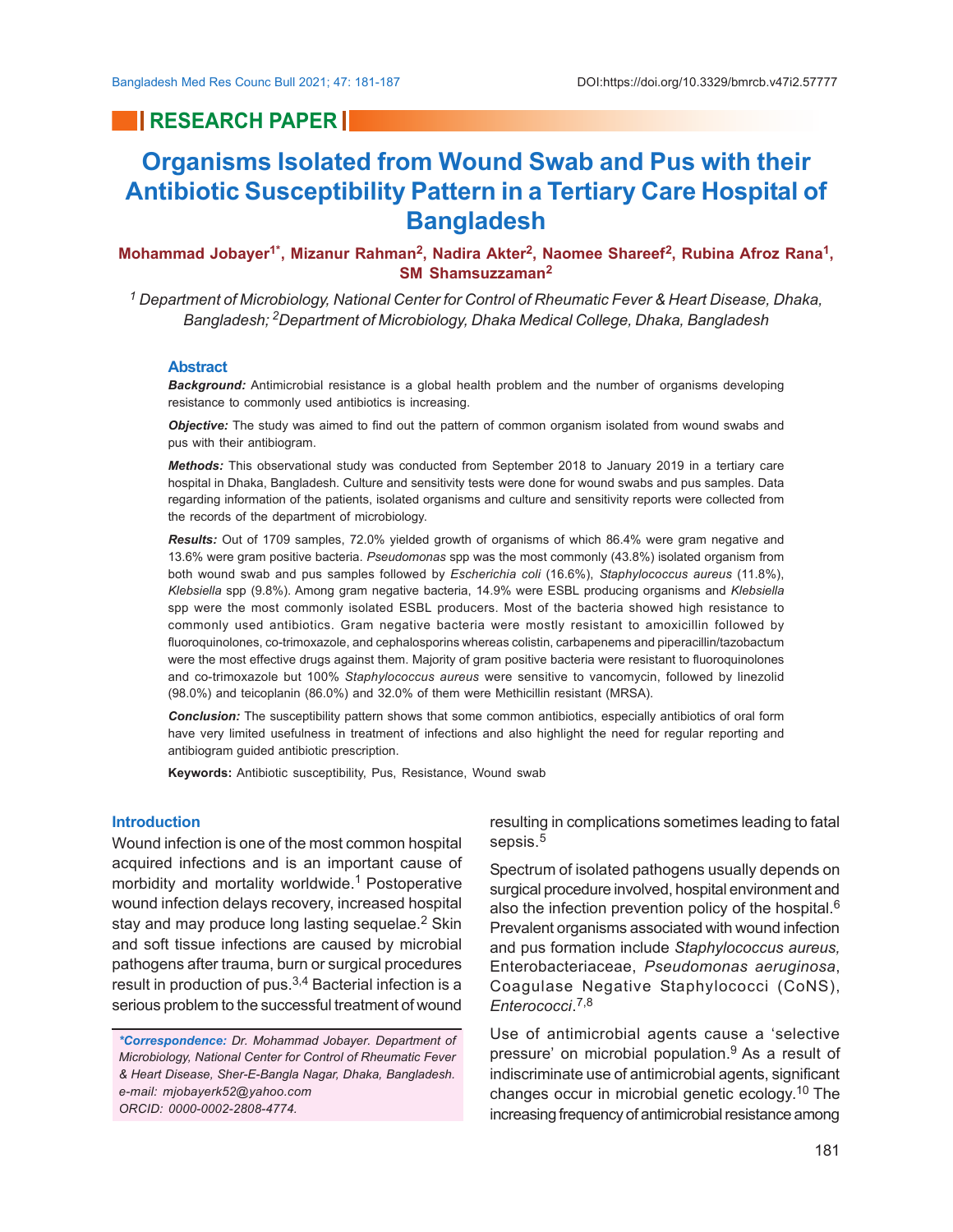Jobayer M et al Antibiogram of organisms from wound infection

pathogens causing nosocomial and community acquired infections is making numerous classes of antimicrobial agents less effective.<sup>11</sup>

The emergence of antibiotic resistance and its rapid spread among pathogenic bacteria is a grave threat to public health worldwide. During last few decades, multidrug-resistant bacterial strains such as *Acinetobacter baumannii*, *Escherichia coli*, *Klebsiella pneumoniae*, *Pseudomonas aeruginosa,* Methicillin resistant *Staphylococcus aureus* (MRSA) are increasingly associated with infections under hospital settings.<sup>12,13</sup> Extended-spectrum beta-lactamases (ESBLs) are enzymes that mediate resistance to extended spectrum e.g., third generation cephalosporins and the incidence of ESBLs in gram negative bacteria has increased in recent years.14,15

An in-depth knowledge of the pattern of predominant organisms in pus and wound is essential for the treatment of the patient before getting the result of microbiological culture. This would be crucial to reduce the overall infection related morbidity and mortality. The present study was therefore designed to determine the current microbial spectrum of wound infection with their antibiotic sensitivity pattern.

# **Materials and Methods**

This observational study was conducted in the Department of Microbiology of Dhaka Medical College, Dhaka, Bangladesh for a period of five months from September 2018 to January 2019.

All wound swabs and pus samples from both inpatient and outpatient departments of Dhaka Medical College Hospital sent to the microbiology laboratory for culture and sensitivity test regardless of age, sex and antibiotic intake were included in this study. Data regarding the identity of the patient, referring departments, type of specimen and sensitivity reports were collected from the records of the laboratory.

# *Microbiological methods*

*Culture of wound swab and pus:* Samples were inoculated in blood agar and MacConkey's agar media and incubated aerobically at 37ºC for 24 hours.

*Isolation and identification of bacteria:* The inoculated plates were examined for bacterial growth and organisms were identified by colony morphology, hemolytic criteria, pigment production, Gram stain and different biochemical tests like catalase test, coagulase test, oxidase test, and reaction in TSI agar, MIU and Simmon's citrate agar media.

*Antimicrobial susceptibility test:* Antimicrobial susceptibility pattern of isolated organisms were done following Kirby-Bauer disc diffusionmethod.**<sup>16</sup>** Sensitivity was done using commercially available antibi-otic discs (Oxoid, UK); amikacin (30ìg), amoxyclav (20ìg amoxycillin/10ìg clavulanic acid), cefoxitin (30ìg), ceftazidime (30ìg), ceftriaxone (30ìg), clindamycin (2ìg), ciprofloxacin (5ìg), colistin (10ìg), doxycycline (5ìg), gentamicin (10ìg), imipenem (10ìg), levofloxacin (5ìg), linezolid (30ìg), meropenem (10ìg), piperacillin/tazobactum (100/10ìg), teicoplanin (30ìg), vancomycin (30ìg). Zone of inhibition was measured according to the CLSI guideline.<sup>14</sup>

*Detection of ESBL:* ESBL production in gram negative bacteria was detected by double disc synergy test following CLSI guideline using amoxyclav and 3rd generation cephalosporins discs.**<sup>14</sup>**

*Data management:* Collected data were classified according to characteristics and various statistical methods and 'Microsoft Excel' software were used for analysis.

# **Results**

A total of 1709 samples (wound swabs and pus) were cultured. Of them 1083 were wound swabs; among which 846 (78.1%) yielded growth of bacteria and 626 samples were pus of which 385 (61.5%) were positive in culture. Difference between the isolation rate of organisms from wound swab and pus is statistically significant ( $p$ <.001, Chi-Squire test, df=1; 95% CI). A total 1231 (72.0%) samples yielded growth of bacteria (table I).

Among total 1231 culture positive samples 1063 (86.4%) yielded growth of gram negative bacteria and 168 (13.7%) had growth of gram positive bacteria. In

| <b>Samples</b> | Growth (%)   | No Growth $(\%)$ | Total $(\%)$ | P value                   |
|----------------|--------------|------------------|--------------|---------------------------|
| Wound swab     | 846 (78.12)  | 237 (21.88)      | 1083(100)    | $\leq 0.001$ <sup>s</sup> |
| Pus            | 385 (61.50)  | 241 (38.50)      | 626 (100)    | $< 0.0001$ <sup>s</sup>   |
| Total          | 1231 (72.03) | 478 (27.97)      | 1709 (100)   |                           |

**Table-I:** Growth of bacteria in different samples

<sup>s</sup>-significant. Difference between growth rate of wound swab and pus are statistically significant (*p*<.0001).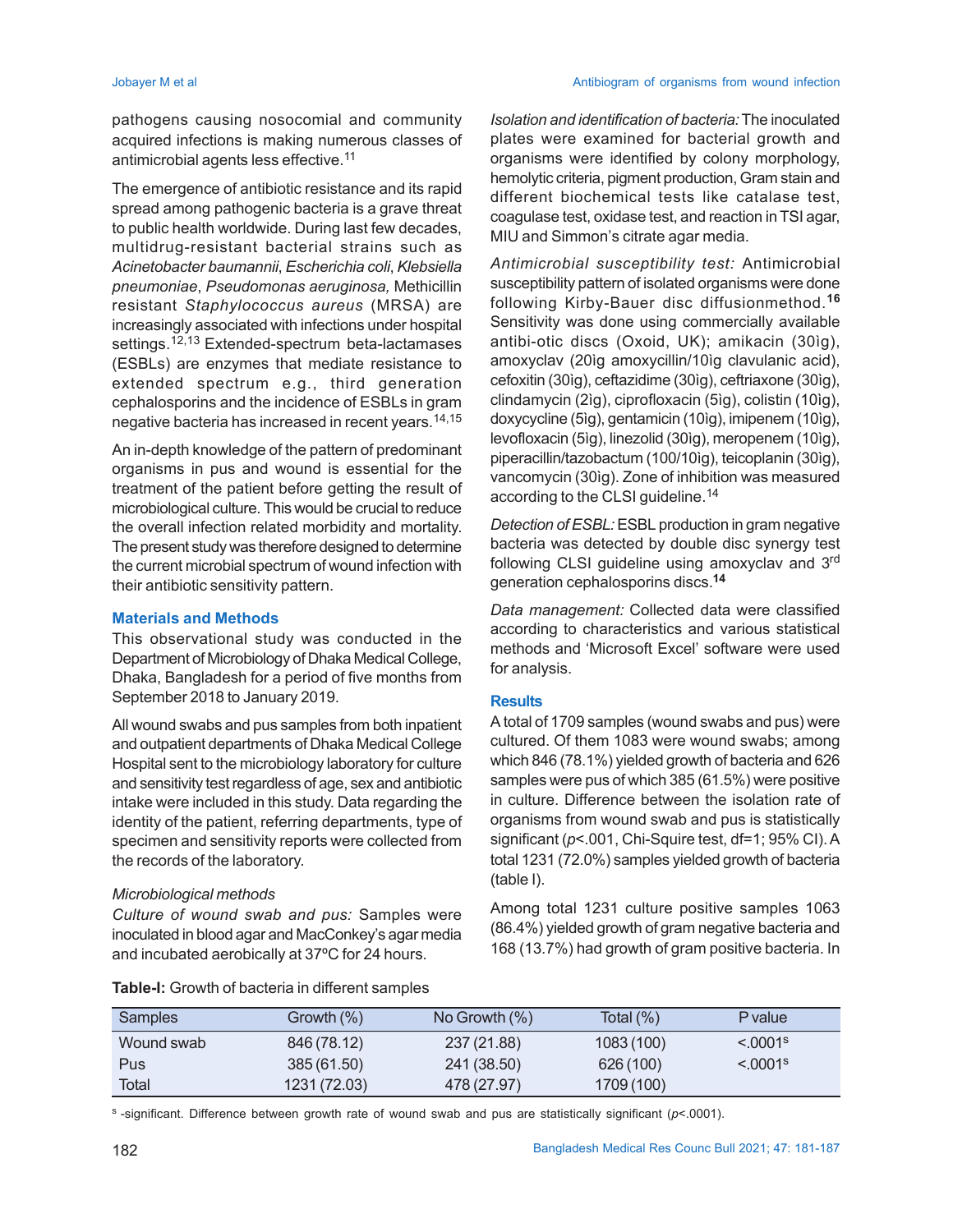wound swabs, 765 (90.4%) were gram negative and 81 (9.6%) were gram positive bacteria; in pus samples, 298 (77.4%) had growth of gram negative and 87 (23.6%) were gram positive bacteria (figure 1).



**Figure 1:** Distribution of isolated bacteria in different samples according to the Gram reaction

*Pseudomonas* spp was the most commonly isolated organism (43.8%) from both wound swab and pus samples. *Escherichia coli* was isolated from 16.6% samples*,* 9.8% samples yielded growth of *Klebsiella* spp and *Proteus* spp was isolated from 7.6% samples. *Staphylococcus aureus* was the most frequently isolated (11.8%) gram positive bacteria from both wound swab and pus (table II).

Among the isolated gram negative bacteria, 14.7% (157/1056) were ESBL producing organisms. *Klebsiella* spp were the most commonly isolated ESBL producers, 32.2% of which produced ESBLs. Among *Pseudomonas* spp 9.5% were ESBLs producer; 19.61% *Escherichia coli,* 15% of *Proteus* spp, 12.3% *Enterobacter* spp and 20% of isolated *Acinetobacter* spp were ESBL producing organisms (figure 2).

Carbapenems were very effective antibiotics against *E. coli*, *Klebsiella* spp. *Proteus* and *Enterobacter* spp; colistin was found most effective antibiotic in vitro against all gram negative except Proteus spp. Piperacillin/tazobactum was a very effective antibiotic in vitro against *Enterobacter, Proteus* and *Citrobacter* spp (table III).

100% *Staphylococcus aureus,* CoNS and *Enterococcus* were sensitive to vancomycin. *Staph aureus* were also mostly sensitive to linezolid and teicoplanin was very effective antibiotic in vitro against Staphylococci (table IV).

**Table-II:** Pattern of isolated bacteria from wound swab and pus

| Organism          | Wound swab       | Pus              | Total            |
|-------------------|------------------|------------------|------------------|
|                   | Isolates $n(\%)$ | Isolates $n(\%)$ | Isolates $n(\%)$ |
| Pseudomonas spp   | 431 (50.95)      | 108 (28.05)      | 539 (43.79)      |
| E. coli           | 102 (12.06)      | 102 (26.49)      | 204 (16.57)      |
| Stah aureus       | 68 (8.04)        | 77 (20.00)       | 145 (11.78)      |
| Klebsiella spp    | 89 (10.52)       | 32(8.31)         | 121 (9.83)       |
| Proteus spp       | 73 (8.63)        | 20(5.19)         | 93(7.55)         |
| Enterobacter spp  | 44 (5.20)        | 21(5.45)         | 65 (5.28)        |
| Acinetobacter spp | 13(1.54)         | 7(1.82)          | 20(1.62)         |
| Citrobacter spp   | 8(0.95)          | 6(1.56)          | 14(1.14)         |
| <b>CoNS</b>       | 6(0.71)          | 7(1.82)          | 13(1.06)         |
| Streptococcous    | 5(0.59)          | 3(0.78)          | 8(0.65)          |
| Serratia spp      | 5(0.59)          | 2(0.52)          | 7(0.57)          |
| Enterococci spp   | 2(0.24)          | 0(0.00)          | 2(0.16)          |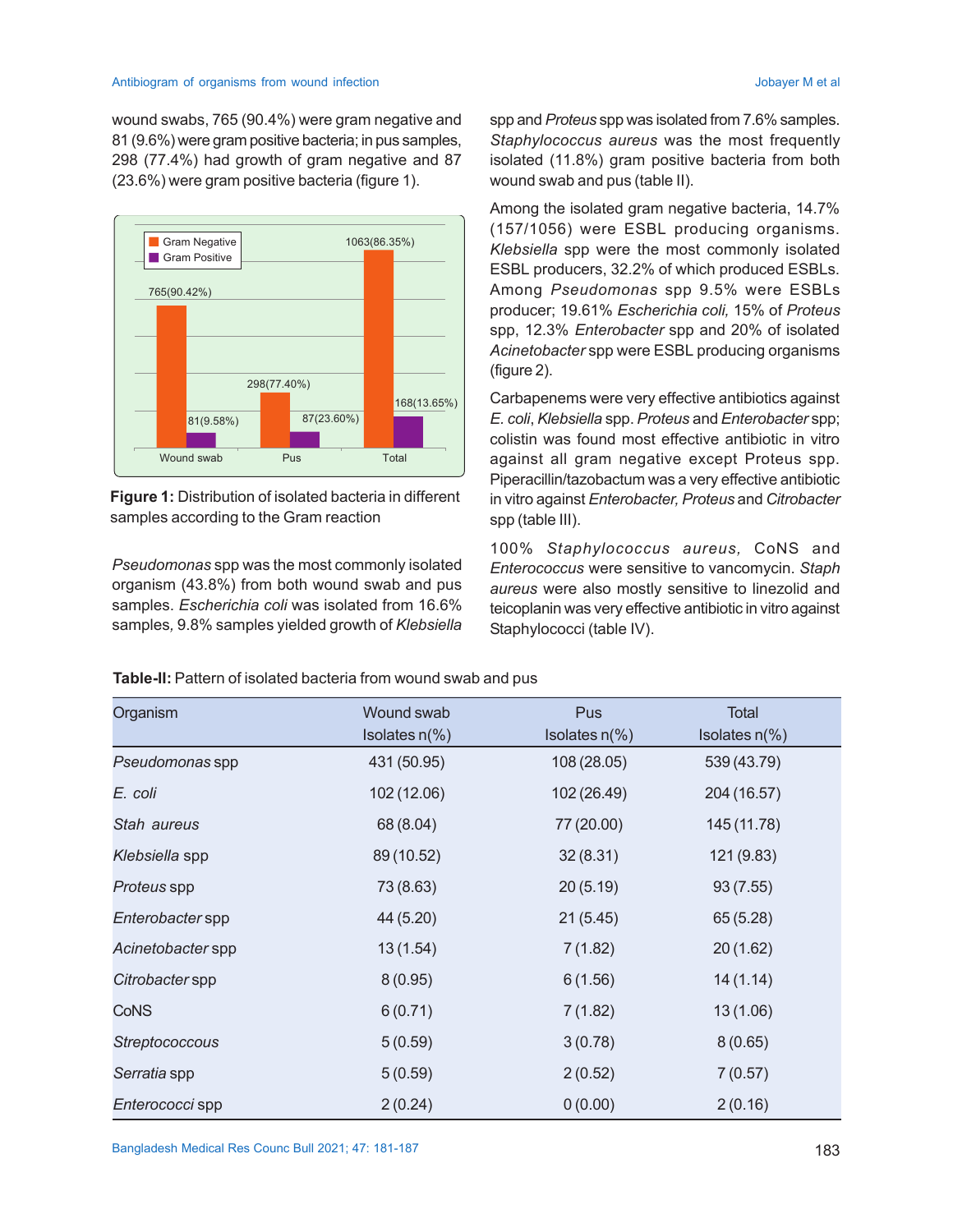

**Figure 2:** Distribution of ESBL producing gram negative organisms from wound swab and pus.

**Table-III:** Antibiotic sensitivity pattern of gram negative bacteria isolated from wound swab and pus.

| Organism      | Sensitivity (%) |                          |     |     |     |     |     |    |    |     |     |        |           |
|---------------|-----------------|--------------------------|-----|-----|-----|-----|-----|----|----|-----|-----|--------|-----------|
|               | Ak              | Aml                      | Amc | Caz | Cro | Cip | Cot |    | G  | Imp | Mem | $I$ zp | <b>CT</b> |
| Pseudomonas   | 27              |                          | 8   | 56  | 9   | 20  | 22  | 11 | 27 | 66  | 68  | 62     | 97        |
| E. coli       | 43              |                          | 10  | 20  | 23  | 21  | 19  | 39 | 41 | 91  | 82  | 71     | 95        |
| Klebsiella    | 48              | $\overline{\phantom{0}}$ | 9   | 11  | 13  | 18  | 29  | 48 | 30 | 87  | 85  | 65     | 93        |
| Proteus       | 33              | 3                        | 13  | 19  | 21  | 23  | 42  | 33 | 23 | 89  | 81  | 78     | 4         |
| Enterobacter  | 45              | 8                        | 11  | 23  | 22  | 18  | 45  | 37 | 37 | 97  | 95  | 82     | 97        |
| Citrobacter   | 57              | 14                       | 28  | 28  | 28  | 21  | 50  | 42 | 64 | 86  | 86  | 79     | 100       |
| Acinetobacter | 15              | $\overline{a}$           | 10  | 0   | 10  | 10  | 25  | 15 | 10 | 40  | 35  | 35     | 100       |
| Serratia      | 57              | 29                       | 29  | 0   | 57  | 0   | 71  | 57 | 71 | 100 | 100 | 100    | 100       |

Ak-amikacin, Aml-amoxycillin, Amc-amoxyclav, Caz-ceftazidime, Cip-ciprofloxacin, Cot-Co-trimoxazole, Cro-ceftriaxone, CT-colistin, G-gentamicin, Imp-imipenem, L-levofloxacin, Mem-meropenem, TZP-piperacillin/tazobactum.

| Organism             | Sensitivity (%) |                          |     |     |     |                |                |    |     |                          |           |     |                          |
|----------------------|-----------------|--------------------------|-----|-----|-----|----------------|----------------|----|-----|--------------------------|-----------|-----|--------------------------|
|                      | Ak              | Aml                      | Cro | Cip | Cot | D <sub>o</sub> | G              |    | Lzd | Fox                      | <b>CD</b> | Тес | V                        |
| <b>Stah aureus</b>   | 41              | $\overline{\phantom{0}}$ | 34  | 20  | 29  | 35             | 39             | 24 | 98  | 68                       | 76        | 86  | 100                      |
| CoNS                 | 62              | $\qquad \qquad =$        | 62  | 31  | 38  | 62             | 69             | 38 | 100 | 62                       | 69        | 69  | 100                      |
| <b>Streptococcus</b> | 50              | 88                       | 100 | 50  | 50  | 50             | 75             | 63 | -   | $\overline{\phantom{0}}$ | -         | ۰   | $\overline{\phantom{a}}$ |
| Enterococci          | 0               | 50                       | -   | 100 | ۰.  | 50             | $\overline{0}$ | 50 | 100 | $\overline{\phantom{a}}$ | ۰         | -   | 100                      |

**Table-IV:** Antibiotic sensitivity pattern of gram positive bacteria isolated from wound swab and pus.

Ak-amikacin, Aml-amoxicillin, CD-clindamycin, Cip-ciprofloxacin, Cot-Co-trimoxazole, Do-doxycycline, Fox-cefoxitin, G-gentamicin, L-levofloxacin, Lzd-linezolid, Tec-teicoplanin, V-vancomycin.

#### **Discussion**

Despite of application of the basic principles in wound care, a number of patients develop infections that require proper identification of the organisms for appropriate management. A changing pattern of isolated organism and their antimicrobial sensitivity which varies from hospital to hospital is a usual feature.

Development and spread of antibiotic resistance can be controlled by appropriate antimicrobial use, strict infection control, and continued surveillance.<sup>10</sup>

In the present study, about three fourth samples showed growth of bacteria on culture and it was comparable with growth rate reported in several other studies.<sup>17,18</sup> In consistent with other studies,<sup>19,20</sup>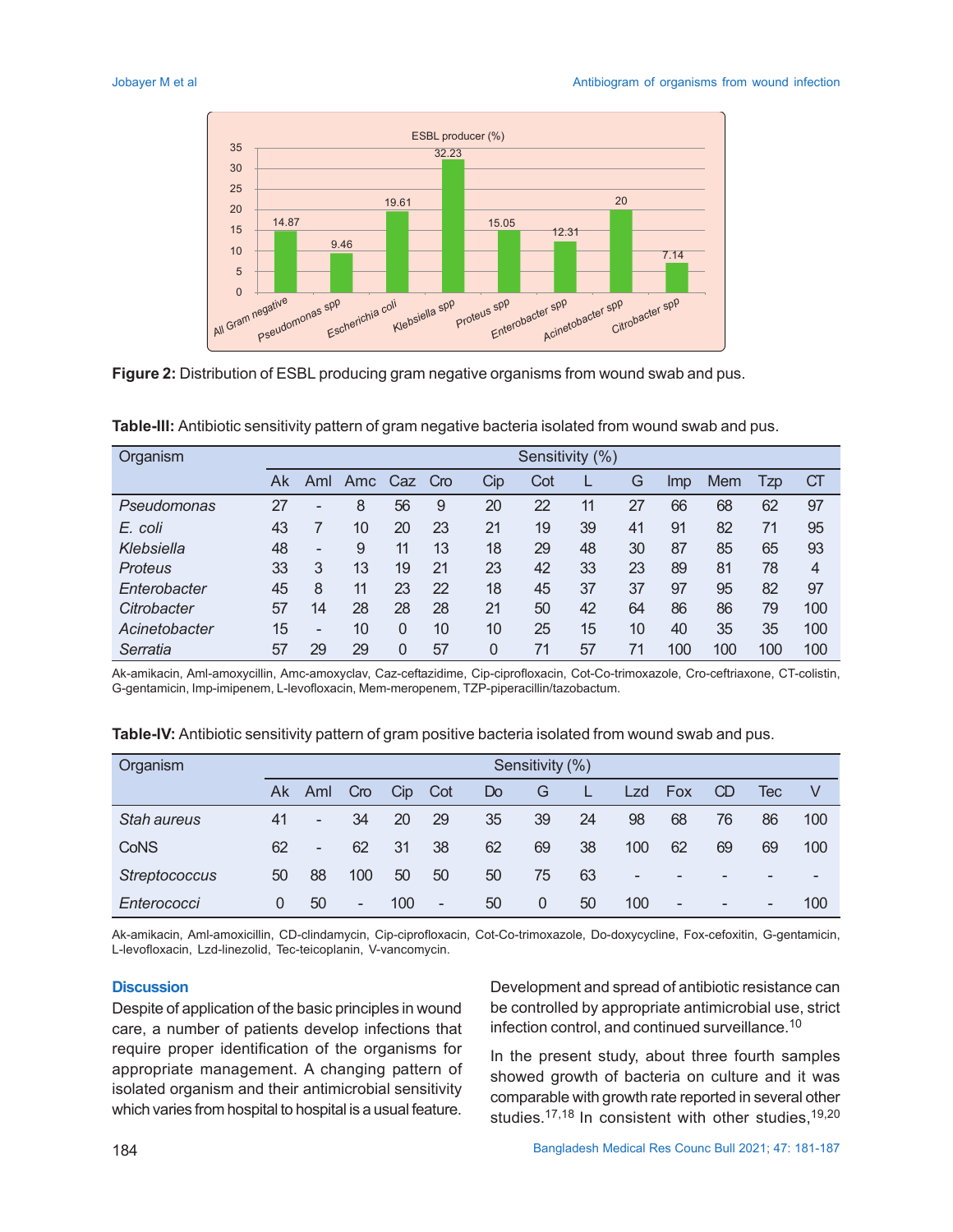most of the isolated organisms from wound swab (90.4%) and pus (77.4%) were gram negative bacilli. In contrast to the present findings almost equal proportion of gram positive and gram negative bacteria were reported from pus and wound swab in some studies.<sup>20,21</sup> Pattern of bacteria causing wound infection depends on hospital environment and surgical procedure involved.<sup>6</sup>

Among gram negative bacteria *Pseudomonas* spp was the most commonly isolated organism in this study followed by *E. coli, Klebsiella* spp and *Proteus* spp. In accordance, *Pseudomonas* spp was found to be the most common gram negative bacteria in a study in India.22 The frequency of *Pseudomonas* spp. as the causative agent of wound infection was 28% in 2011 and 26.5% in 2016 in Bangladesh, which is lower than this study. 23,24 This higher rate of *Pseudomonas* infection might be due to the fact that majority of the wound swabs samples were sent from the burn unit of the hospital. *Pseudomonas spp* is a ubiquitous and versatile human opportunistic pathogen and from the endogenous gastrointestinal flora or environmental source it comprises one of the most common causative agents of burn wound infection.25,26 *Pseudomonas* produces both cell-associated and extracellular virulence factors that mediate a number of processes, including adhesion, leukocyte killing, tissue destruction, immune system evasion and bloodstream invasion that make it an efficient agent for infection in burn wound.<sup>27,28</sup> In contrast to the present findings *E. coli* and *Klebsiella* spp were reported as the most predominant gram negative bacterial pathogen.18,19,29 The discrepancy of the isolation rate may be due to varying prevalence of infection causing bacteria from hospital to hospital as because different hospital deals with different types of infection.

In this study, *Staphylococcus aureus* was the most frequently isolated gram positive bacteria from both wound swab and pus which was similar to the other studies done in Bangladesh and India.<sup>17,18,30</sup> About 32% of the isolated *Staphylococcus aureus* were Methicillin resistant *Staphylococcus aureus* (MRSA). In Bangladesh, the rate of MRSA infection ranges from 32% to 63% in different studies which is in accordance to the isolation rate in this study.<sup>31</sup> MRSA is a multidrug resistant bacterium which is resistant to methicillin and other penicillins and most cephalosporins, â-lactam/â-lactamase inhibitor combinations and carbapenems.<sup>14</sup>

The antibiotic susceptibility data in this study showed that some common antibiotics have very limited

usefulness for treatment of wound infections. Highest resistance by gram negative bacilli was noted against amoxicillin followed by fluoroquinolones, cotrimoxazole, and third generation cephalosporins in our study. This pattern of resistance has been shown by several studies.<sup>32,33</sup> Ciprofloxacin is an important antibiotic but gram negative bacilli showed high resistance to it. This finding is consistent with studies who reported gram negative bacteria were highly resistant to ciprofloxacin.34-36 The higher rate of resistance to ciprofloxacin might be due to the fact that this drug is used widely in Bangladesh for many infections such as enteric fever that is endemic here. Majority of the gram negative bacilli showed a comparatively good sensitivity to amikacin and the pattern is consistent with other studies in Bangladesh.34-36 The reason behind such low resistance might be the less use of this antibiotic in this hospital. The result indicates that amikacin may be considered as an alternative drug in infections caused by gram negative bacilli in this setting.

Carbapenems were very effect antibiotics showing 66-97% sensitivity against gram negative bacilli except *Acinetobacter* spp in this study, which is in accordance with findings of several studies.<sup>34,35</sup> Though only few cases showed resistance but this resistance to carbepenems is a matter of great concern in treatment of infection. Colistin and piperacillin/tazobactum showed higher rate of sensitivity in this study. All isolated *Klebsiella* and *Acinetobacter* spp were sensitive to colistin, and except for *Pseudomonas* and *Acinetobacter* spp piperacillin/tazobactum showed good sensitivity to gram negative bacilli. These two injectable drugs are usually considered as reserve drug and are being used for those who are resistant to most other antibiotics.

In this study, 14.6% of the gram negative bacteria were detected as ESBL producer which was in accordance with a study in 2017.37 In Bangladesh, the rate of ESBL producing bacteria were 23% in 2008 and 24% in 2012 which is higher than the present findings.35,38 Reduced use of cephalosporins and comparatively more use of carbapenems and colistin in treatment of infection by gram negative bacteria in present time in this hospital setting may be an important reason for reduced proportion of ESBL producers in the present study. Low rate of ESBL in this study could also be due to inclusion of all indoor and outdoor samples while previous studies were done on infected surgical wound only or ICU patients. *E. coli* and *Klebsiella* spp were the most commonly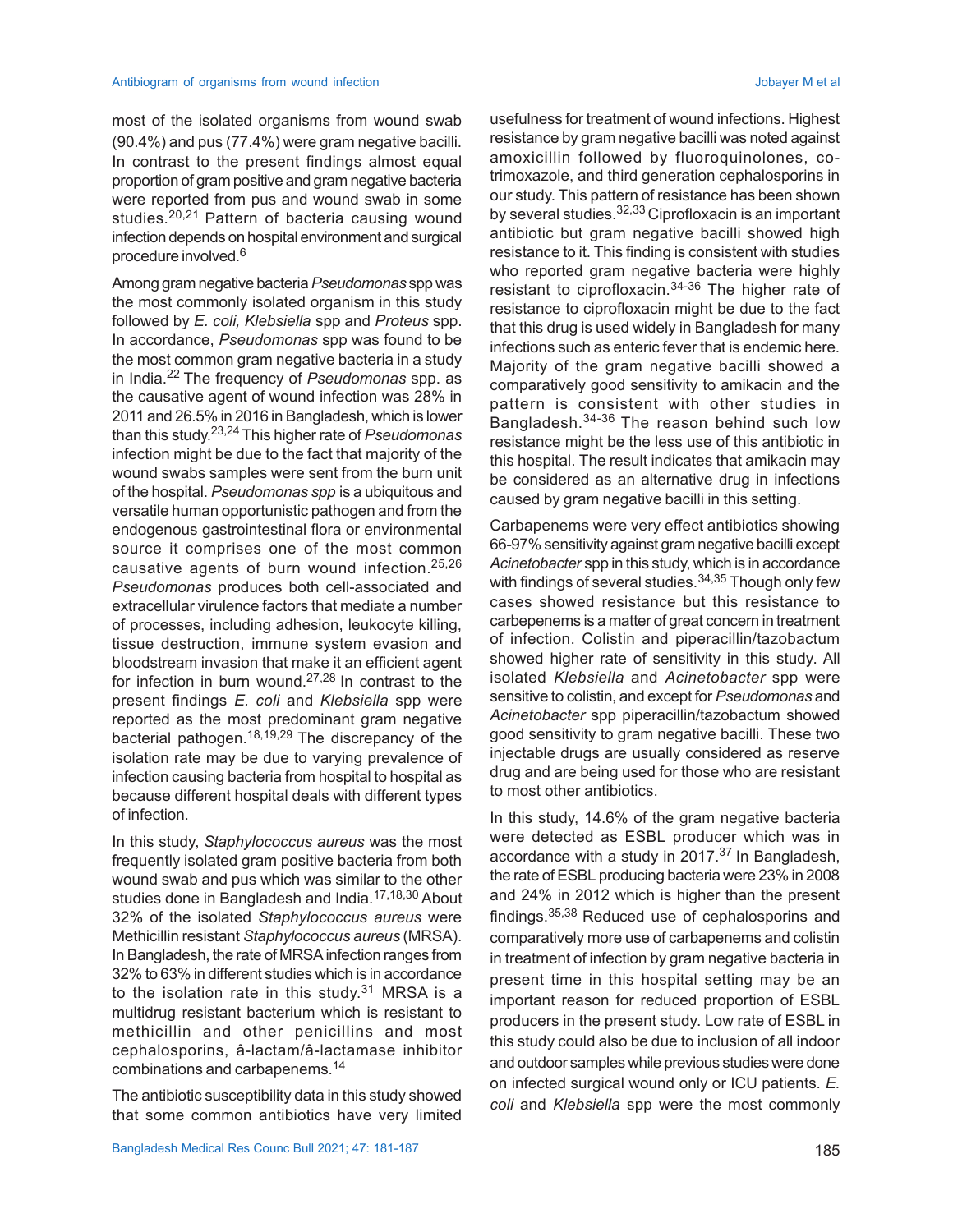isolated ESBL producing organisms in this study. Detection of ESBL-mediated resistance is of great importance because of limited therapeutic options.<sup>15</sup>

Gram positive bacteria were mostly sensitive to vancomycin and linezolid. All the *Staphylococcus aureus* were sensitive to vancomycin, followed by linezolid (98%) and teicoplanin (86%); and had reduced sensitivity to ciprofloxacin (20%), levofloxacin (20%) and Co-trimoxazole (29%) which was similar to the sensitivity pattern of *Staph aureus* in a study in 2019 in Bangladesh.<sup>39</sup>

Overall antibiotic susceptibility data in this study shows that with few exceptions bacteria were found more resistant to antibiotics used in oral form. In Bangladesh, antibiotics especially oral antibiotics are common subjects of indiscriminant uses; antibiotics are sold over the counter in some places and anybody can purchase it even without prescription. Moreover, drug sellers often offer alternative oral antibiotics instead of the prescribed one. There is also lack of awareness among some patients about maintaining the prescribed right dose and duration of antibiotic. As a result of such factors antibiotic resistance is very common in Bangladesh.

#### **Conclusion**

There are very limited treatment options available for the resistant bacteria. So, early detection and appropriate antibiotic application remain a significant priority in controlling the development and spread of multidrug resistant organisms. The findings of this study provide an insight to the current state of causative organisms of wound swabs and pus and their sensitivity pattern. An effective national level antibiotic policy along with infection control measures should be introduced to preserve the effectiveness of antibiotics.

*Conflict of interest:* We do not have any potential conflicts of interest.

*Funding:* Department of Microbiology, Dhaka Medical College, Dhaka.

*Ethical approval:* IRB of Dhaka Medical College, Dhaka

*Submitted:* 19 September 2020

*Final revision received:* 24 May 2021

*Accepted:* 30 July 2021

*Published:* 01 August 2021

#### **References:**

- 1. Gottrup F, Melling A, Hollander D. An overview of surgical site infections: aetiology, incidence and risk factors. European Wound Management Association J. 2005; 5: 11-15.
- 2. Isibor JO, Oseni A, Eyaufe A, Osagie R, Turay A. Incidence of aerobic bacteria and Candida albicans in post- operative wound infection. African Journal of Microbiology Research. 2008; 2: 288-91. DOI: org/10.5897/AJMR.9000407
- 3. Cogen AL, Nizet V, Gallo RL. Skin microbiota: a source of disease or defense? Brit J Dermatol. 2008; 158: 442-55. DOI: 10.1111/j.1365-2133.2008.08437.x.
- 4. Dryden MS. Complicated skin and soft tissue infection. J Antimicrob Chemother. 2010; 65: 35-44. DOI: 10.1093/jac/ dkq302.
- 5. Rai S, Yadav UN, Pant ND, Yakha JK, Tripathi PP, Poudel A, et al. Bacteriological profile and antimicrobial susceptibility patterns of bacteria isolated from pus/wound swab samples from children attending a tertiary care hospital in Kathmandu, Nepal. Int J Microbiol. 2017; ID 2529085: 1-5. DOI: org/10.1155/2017/2529085
- 6. Mangram AJ, Horan TC, Pearson ML, Silver LC, Jarvis WR. Guideline for Prevention of Surgical Site Infection. Centers for Disease Control and Prevention (CDC) Hospital Infection Control Practices Advisory Committee. Am J Infect Control. 1999; 27: 97-132. DOI: 10.1086/501620.
- 7. Mahmood A. Bacteriology of surgical site infections and antibiotic susceptibility pattern of the isolates at a tertiary care hospital in Karachi. J Pak Med Assoc. 2000; 50: 256- 59. PMID: 10992708
- 8. Cantlon CA, Stemper ME, Schwan WR, Hoffman MA, Qutaishat SS. Significant pathogens isolated from surgical site infections at a community hospital in the Midwest. Am J Infect Control. 2006; 34: 526-29. DOI: 10.1016/j.ajic. 2006.04.206
- 9. Sharafati-chaleshtori R, Sharafati-chaleshtori F, Karimi A. Antibiotic resistance pattern of Staphylococcus strains isolated from orange and apple juices in Shahre-kord, Iran. Pak J Med Sci. 2010; 26: 615-18.

Corpus ID: 85612418.

- 10. Goswami NN, Trivedi HR, Goswami APP, Patel TK, Tripathi CB. Antibiotic sensitivity profile of bacterial pathogens in postoperative wound infections at a tertiary care hospital in Gujarat, India. J Pharmacol Pharmacother. 2011; 2: 158- 64. DOI: 10.4103/0976-500X.83279
- 11. Magiorakos AP, Srinivasan A, Carey RB, Carmeli Y, Falagas ME, Giske CG. Multi drug resistant, extensively drug resistant and pandrug-resistant bacteria: an international expert proposal for interim standard definitions for acquired resistance. Clin Microbiol Infect. 2012; 18: 268-81. DOI: 10.1111/j.1469-0691.2011.03570.x.
- 12. Rice LB. Antimicrobial resistance in gram-positive bacteria. Am J Med. 2006; 119: 11-19. DOI: 10.1016/j.amjmed. 2006.03.012.
- 13. Iredell J, Brown J, Tagg K. Antibiotic resistance in Enterobacteriaceae: mechanisms and clinical implications. Brit Med J. 2016; 352: 64-72. DOI: 10.1136/bmj.h6420.
- 14. CLSI. Performance standards for antimicrobial susceptibility testing; Twenty-third informational supplement, CLSI